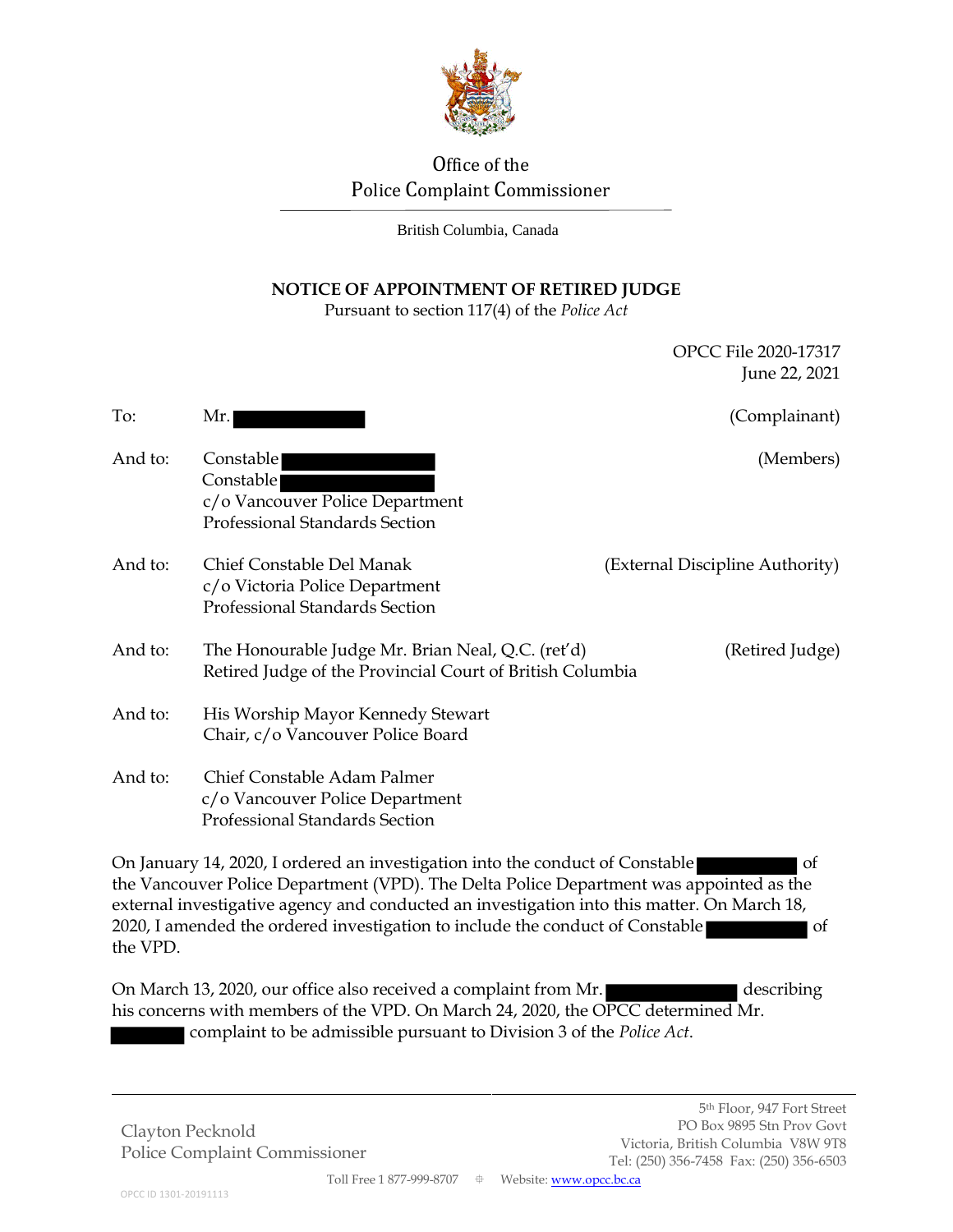Page 2 June 22, 2021 OPCC 2020-17317

On May 7, 2021, Staff Sergeant ("Investigator") completed his investigation and submitted the Final Investigation Report to the Discipline Authority.

On May 25, 2021, Chief Constable Del Manak ("Discipline Authority") issued his decision pursuant to section 112 in this matter. Chief Manak determined that one allegation of *Abuse of Authority* pursuant to section 77(3)(a)(i) of the *Police Act* against both members did not appear to be substantiated.

Pursuant to section 117(1) of the *Police Act*, having reviewed the allegation and the alleged conduct in its entirety, I consider that there is a reasonable basis to believe that the decision of the Discipline Authority is incorrect.

#### **Background**

On December 20, 2019, Mr. **and his 12-year-old granddaughter attended a Bank of** Montreal in Vancouver to open an account for her. A bank employee formed the opinion that they had presented fraudulent *"Status*" cards and called 911. Two Vancouver Police Department (VPD) members attended and, after speaking with bank staff for approximately one minute, immediately took Mr. and his granddaughter from where they were seated within the bank lobby to a location on the street outside of the building. Both persons were placed in handcuffs once outside.

The two members remained outside with the affected persons until two female VPD members arrived in order to conduct a search of the granddaughter. She was subsequently released from handcuffs after approximately 13 minutes. Mr. **Figure 12 minutes** remained handcuffed for approximately 34 minutes. It was eventually determined that there was no criminal activity and both persons were released within approximately one hour. During the interaction, Constable had taken a photograph of Mr. with his personal cell phone and later deleted it. Constable had also taken photographs of the identity documents that were provided to him and he later forwarded those photographs to his own legal counsel.

#### **DA Decision**

In his decision, the Discipline Authority advised that he is satisfied that the members arrested Mr. and his granddaughter after forming reasonable grounds based on information from the bank staff. The Discipline Authority decided that Constable subjectively had reasonable and probable grounds and those grounds were objectively justifiable. The Discipline Authority concluded that, although it seemed the members had "limited knowledge" of section 495(2) of the *Criminal Code of Canada*, the members did not "breach" that section.

In addition, the Discipline Authority considered that the members' decision to walk Mr. and his granddaughter outside to the street was reasonable and the manner it was done was "reasonable and respectful." The Discipline Authority found that the handcuffing was reasonable and justified in the circumstances and he further found that the members did not use unnecessary or excessive force during the handcuffing. In relation to the specific handcuffing of the granddaughter, the Discipline Authority found it "highly concerning" that a

> Office of the Police Complaint Commissioner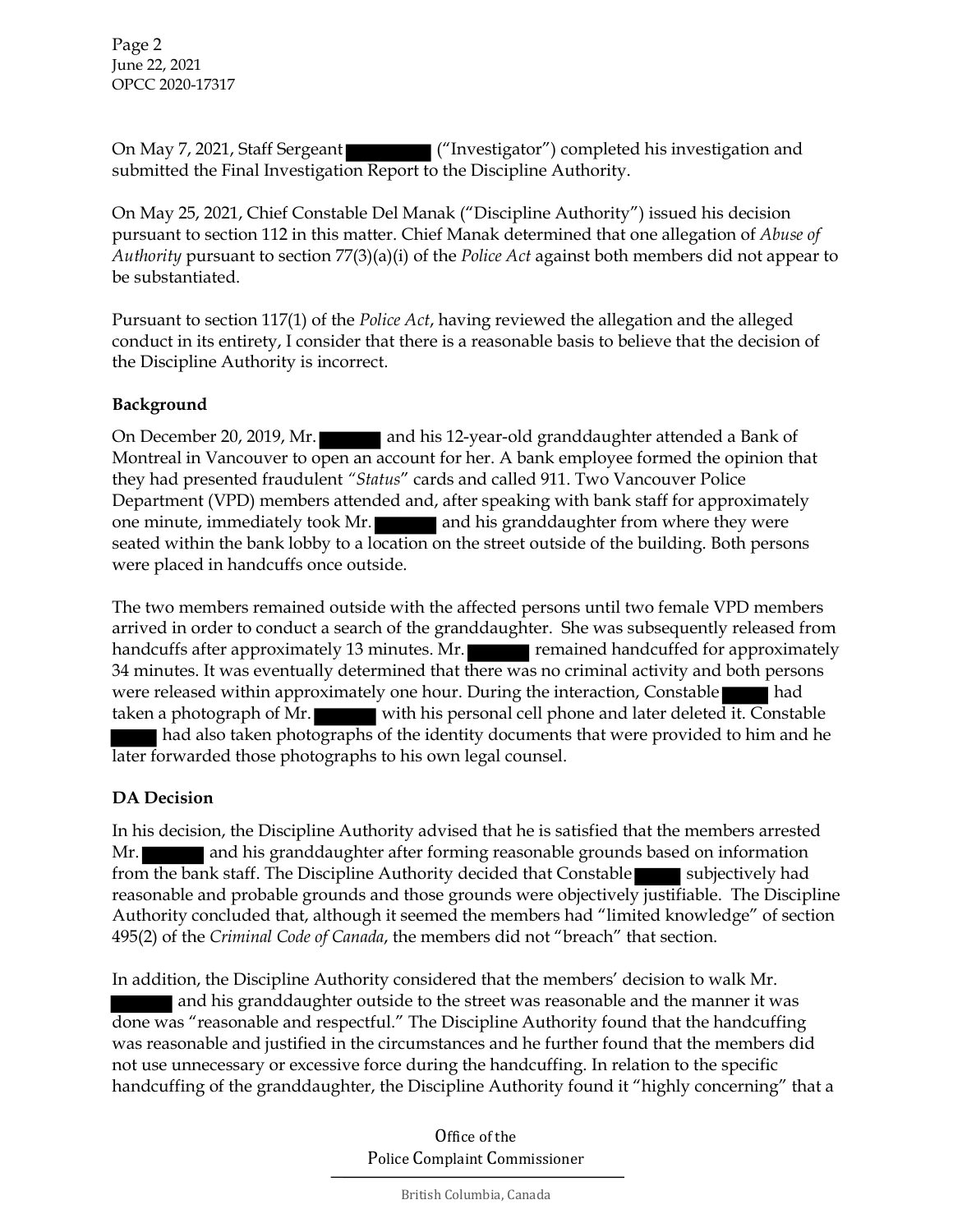Page 3 June 22, 2021 OPCC 2020-17317

non-violent, 12-year-old female was placed in handcuffs; however, based on the circumstances, he was satisfied that the arrest and handcuffing did not constitute misconduct.

Overall, the Discipline Authority found that the members "could have done a better job in assessing the situation and being better informed by *Indigenous Cultural Safety/Awareness* and the impacts of trauma which both officers admitted they didn't have." However, the Discipline Authority determined he, "cannot fault the officers for a lack of training that is outside their immediate control." The Discipline Authority noted that, in totality, he did not find evidence of misconduct by the members, including Constable taking a photograph of Mr. with his personal cell phone nor Constable  $\overline{\phantom{1}}$  sharing Mr. personal information with Constable lawyer. The Discipline Authority also supported the policy recommendations made by the Investigator related to improving Indigenous Cultural Safety training.

#### **Request for Appointment of a Retired Judge**

On June 9, 2021, I received a request from Mr. via his counsel, pursuant to section 117 of the *Police Act,* that I appoint a retired judge to review the Final Investigation Report (FIR) and make his or her own decision on the matter.

The request outlined a number of concerns that the Discipline Authority failed to analyze and address key factual issues. These concerns included that the Discipline Authority failed to properly conduct a credibility analysis with respect to conflicting evidence. Specifically, Mr. and his granddaughter stated that during the incident members told them that they were "not under arrest" but "detained." Mr. disagrees with the members' evidence that they were told they were under arrest. The request notes that the FIR "failed to properly conduct a credibility analysis in light of this conflicting evidence" and further, that the Discipline Authority failed to complete an independent and sufficient analysis.

Mr. request further noted that the Discipline Authority decision failed "to consider key facts in assessing whether it was an abuse of authority to handcuff and leave [his in handcuffs beyond when they reasonably should have known her age." Mr. points out that information on his granddaughter's age was available to the members very early in the interaction through her S*tatus* card as well as her own cooperative acknowledgement of her date of birth at the scene. However, the members "simply didn't do the math" and "chose to accept without question speculative evidence from the bank and dispatch based on assumptions."

In addition, Mr. questioned whether the use of handcuffs was necessary as "the need" for handcuffs is not reasonably established on the evidence." Mr. granddaughter "waited patiently for the police to arrive" and the members knew that "back up female police constables would have to be called and could provide safety or escape support." Mr. stated that the members "created the situation" then "used that situation to justify handcuffs on very weak safety grounds." Mr. **Further stated that the members'** evidence was that "they had no concerns about weapons."

> Office of the Police Complaint Commissioner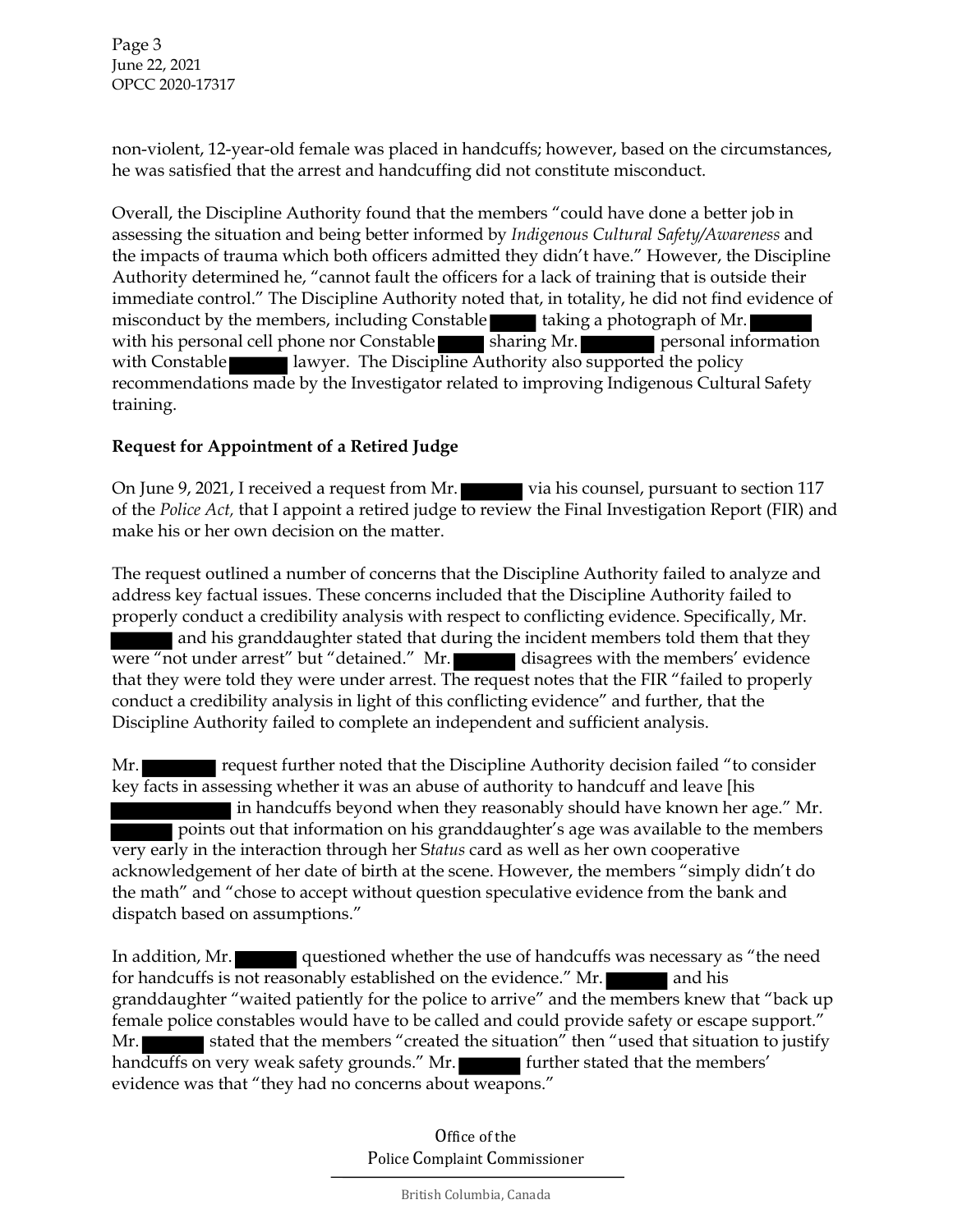Finally, Mr. disagrees with the members reliance on the information from the bank staff as grounds for arrest and noted that the Discipline Authority did not analyze and consider the nature of the bank staff's suspicion or the source of the information. Mr. stated that while it may be reasonable to consider the bank staff as a credible source of information, the bank was not relaying first hand observational evidence, rather "a collection of information, some second hand, some confused through the interpretation of the 911 call into dispatch notes, and opinion that the S*tatus* card was fraudulent and the interaction suspicious." Constable

"objective component of the test was not met" and the "information relied upon was either hearsay, uncertain or mere suspicion, not reasonable grounds to arrest." Mr. stated that "further investigative steps were necessary in order to form a reasonable belief that a crime had been committed."

### **OPCC Decision, Section 117 of the** *Police Act*

After review of the Discipline Authority's decision, I consider that there is a reasonable basis to believe that the decision is incorrect.

The Discipline Authority assessed the members' overall conduct in totality and found that Constable and Constable "could have done a better job in assessing the situation and being better informed by *Indigenous Cultural Safety/Awareness* and the impacts of trauma which both officers admitted they didn't have." However, the Discipline Authority determined he "cannot fault the officers for a lack of training that is outside their immediate control." The Discipline Authority further stated that the Indigenous background of Mr. and his granddaughter should have factored into the members overall assessment and determination of next steps and noted that this "highlights the lack of *Indigenous Cultural Safety/Awareness* the officers possessed at the time."

In my respectful view, this assessment is incorrect, considering *Abuse of Authority* is defined as "oppressive conduct towards a member of the public, without limitation" (emphasis added). The members stated in their evidence that they did nothing different in the call due to the Indigenous status of the individuals and it did not factor into their actions and response. Constable was presented with "Certificate of *Indian Status*" cards by the bank, the members would have known at the material times they were interacting with Indigenous persons. I am of the view that totality of evidence can reasonably support the conclusion that these officers committed misconduct and that their apparent lack of training, while potentially mitigating, does not provide an excuse from culpability.

The Discipline Authority's decision is also incorrect in determining that the members formed the required grounds to arrest Mr. **and his granddaughter during this incident and that** handcuffing of them was "reasonable and justified" in the circumstances.

The evidence supports that within approximately two minutes and 30 seconds of arriving on scene, the members had spoken with the bank staff, escorted the two affected persons outside to the street, and placed them both in handcuffs. Constable stated in his evidence that he "deferred" to the bank's expertise. The evidence supports that Constable collected a oneminute verbal statement with bank staff and then formed reasonable grounds that a fraud had

> Office of the Police Complaint Commissioner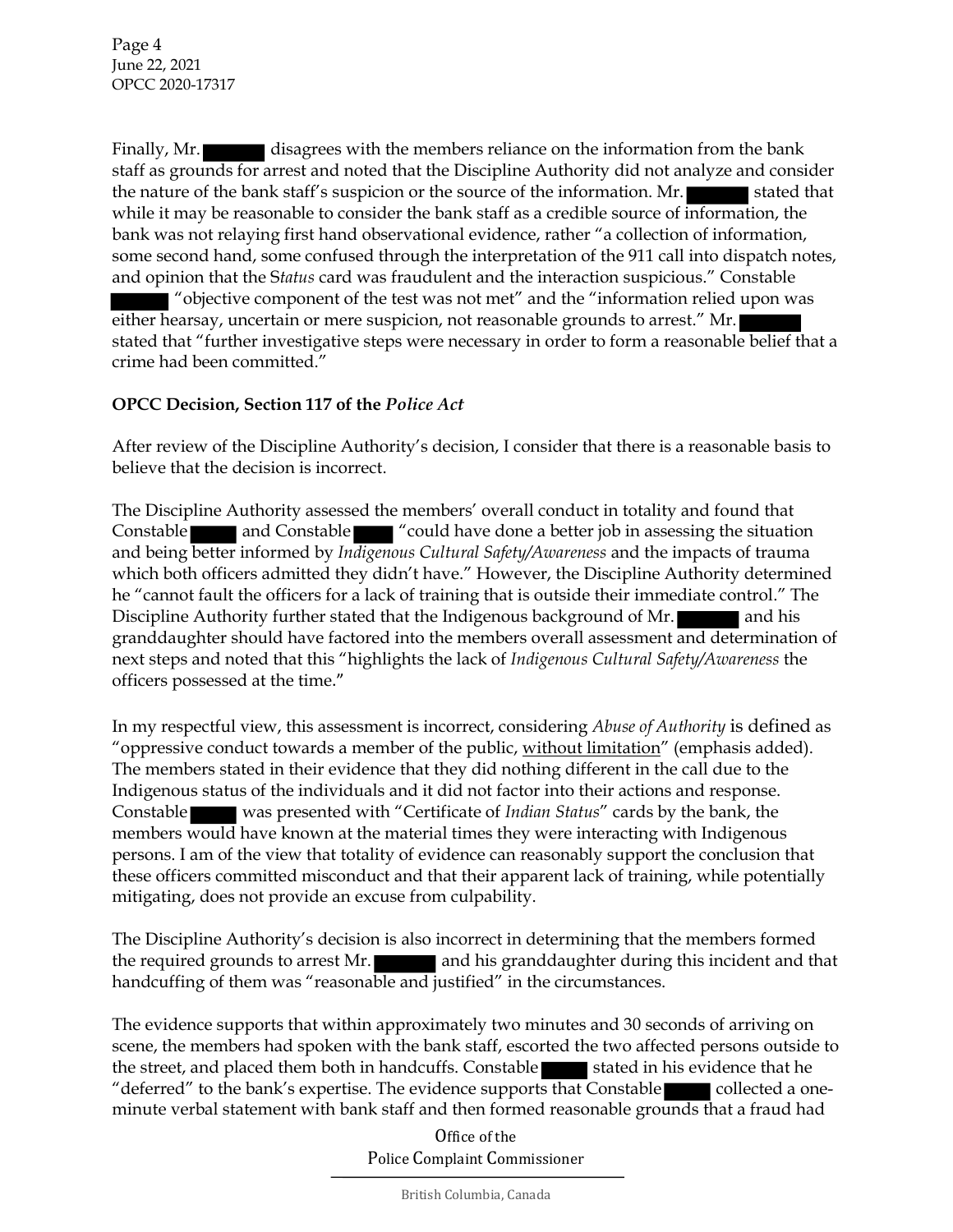Page 5 June 22, 2021 OPCC 2020-17317

been committed. The evidence obtained supports that the collection of information provided to Constable was based on assumptions and speculation of the granddaughter's age by the bank staff and dispatch. The evidence also supports that the members failed to consider, or even ask about, relevant information in the bank's possession that may have assisted them in confirming Mr. identification; such as Mr. **Status** card being validated by Indigenous Affairs, his production of secondary identification, and Mr. **All answering his** phone as the bank staff called him while present.

Furthermore, in my view, in light of the lack of objective safety or flight risk concerns, the decision to handcuff as well as the length of time the handcuffs were applied can reasonably be seen to be oppressive based upon the evidence in the FIR. The members stated that they had no concerns with weapons or violence and there were no attempts to flee by either party. Constable **agreed both affected persons were calm and cooperative from the start and** Constable agreed that he was surprised that they were still there at the scene upon arrival. This is supported by Constable **Exercise evidence that "we typically don't try and handcuff** youth anyways unless they're being violent."

During the interaction Constable took a photograph of Mr. **as well as the** *Status* cards. In his evidence, Constable stated that he used his personal phone to do so.

The Discipline Authority found that Constable The "did not breach VPD policy by using his personal cell phone to take a photograph of Mr. However, the analysis does not sufficiently weigh the available evidence against the specific requirements of VPD policy. In addition, Constable shared the photographs he took with a non-VPD employee and the decision does not sufficiently consider the impact of this within the overall conduct of the officers towards these persons and the legal authorities under which they acted.

Therefore, pursuant to section 117(4) of the *Police Act* and based on a recommendation from the Associate Chief Justice of the Supreme Court of British Columbia, I am appointing Mr. Brian Neal, Q.C., retired Provincial Court Judge, to review this matter and arrive at his own decision based on the evidence.

Pursuant to section 117(9), if the appointed retired judge considers that the conduct of the member appears to constitute misconduct, the retired judge assumes the powers and performs the duties of the discipline authority in respect of the matter and must convene a discipline proceeding, unless a prehearing conference is arranged. The allegations of misconduct set out in this notice reflect the allegations listed and/or described by the Discipline Authority in their decision pursuant to section 112 of the *Police Act*. It is the responsibility of the retired judge to list and/or describe each allegation of misconduct considered in their decision of the matter pursuant to section  $117(8)(c)$  of the Act. As such, the retired judge is not constrained by the list and/or description of the allegation as articulated by the Discipline Authority.

The Office of the Police Complaint Commissioner will provide any existing service records of discipline to the Discipline Authority to assist him or her in proposing an appropriate range of disciplinary or corrective measures should a pre-hearing conference be offered or a disciplinary

> Office of the Police Complaint Commissioner